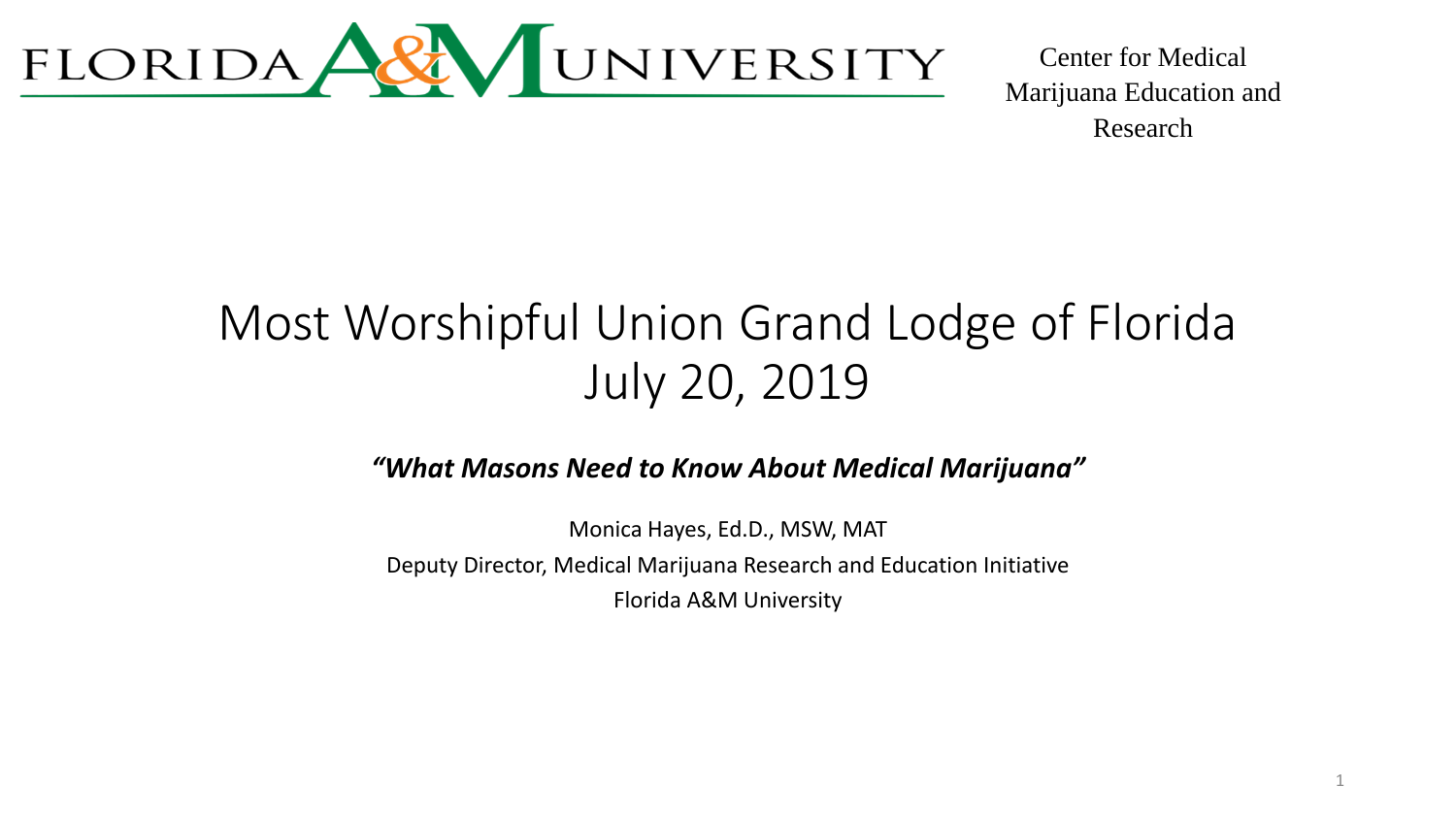

# Greetings

- To The Honorable Walter Gulley Jr., Most Worshipful Grand Master;
- To All Past Grand Masters of this Jurisdiction;
- To All Elected and Appointed Grand Lodge Officers;
- To all Local lodge officers; and
- To all Brothers of the Most Worshipful Union Grand Lodge of Florida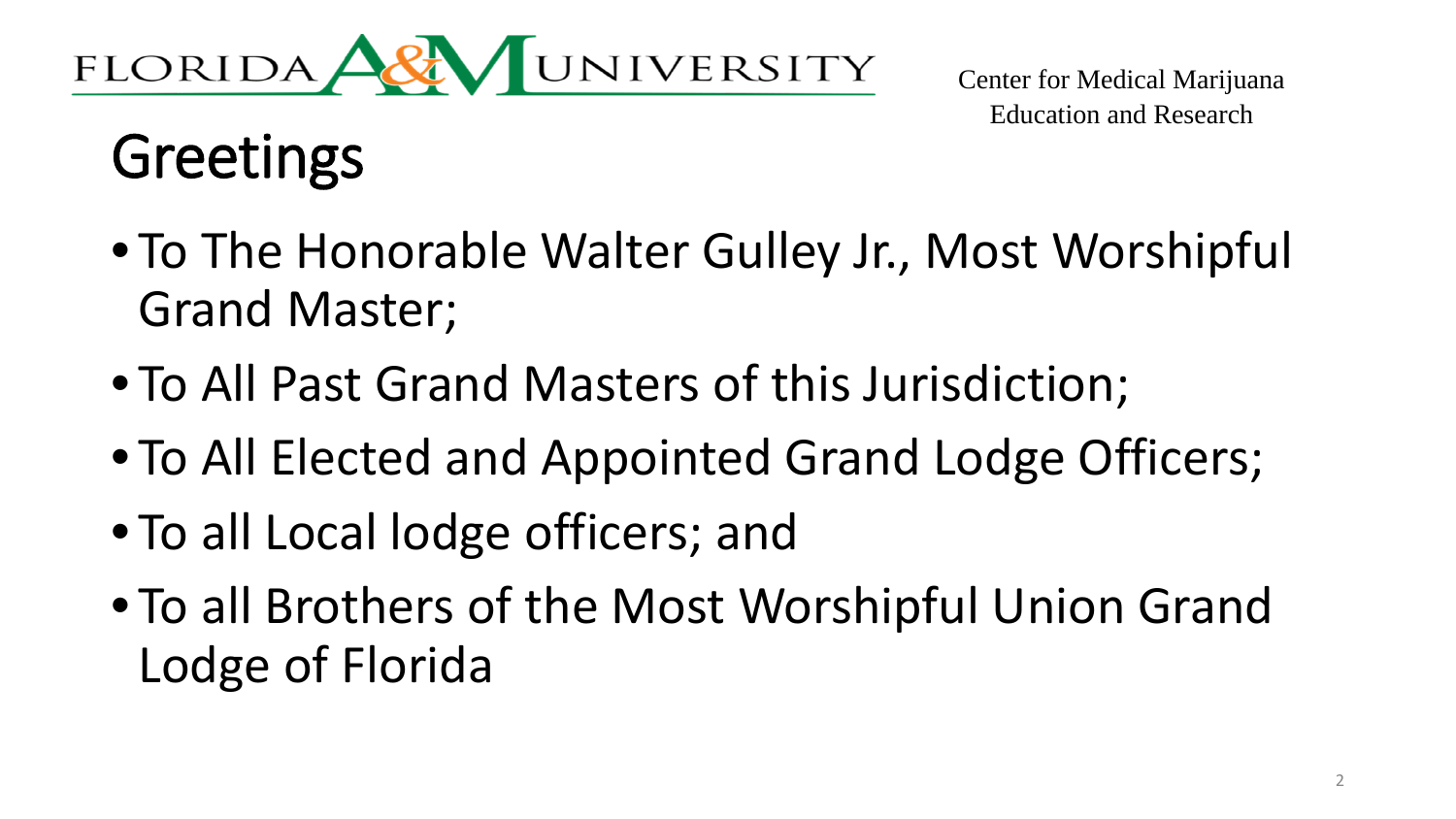

#### Project Goals and Objectives

#### **Goals of Initiative:**

**Increase** awareness in minority communities about:

- The use of medical marijuana
- The consequences of illicit use of marijuana

#### **Objectives**: **Education:**

- Develop and disseminate educational materials to support outreach and engagement efforts
- Engage with minority communities to conduct education and training activities

#### **Research**:

- Identify best practices to **engage and educate** minorities
- Enhance the current level of understanding of the **underlying factors** that influence behaviors and attitudes towards the illicit usage of marijuana
- Identify best practices for educating minorities about the **impact of the illicit use** of marijuana and for **changing perceptions and behavior**
- Understand current **perceptions and knowledge** of how minorities view medical marijuana
- Identify best practices to educate minority communities about **marijuana for medical use**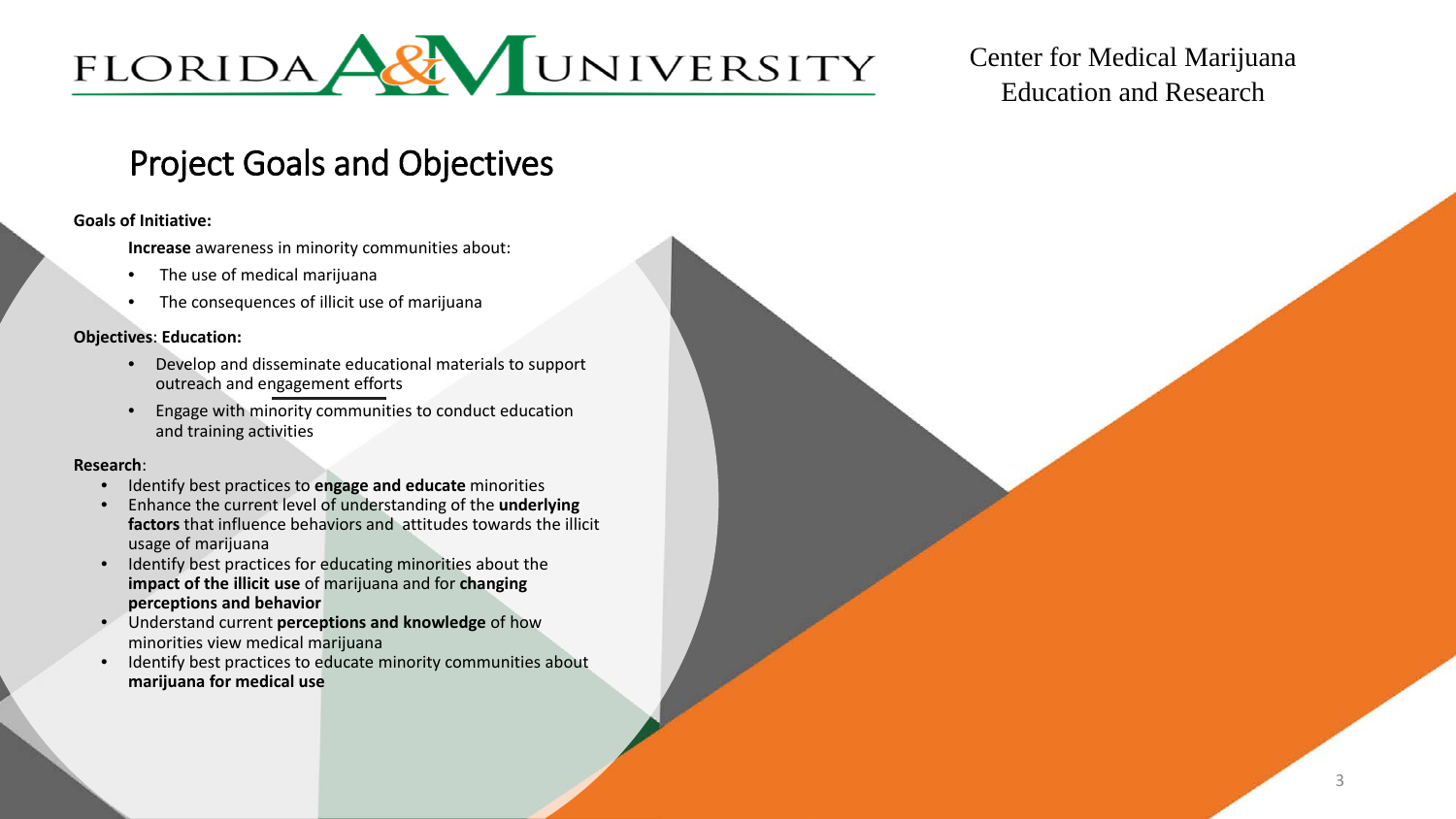

#### Legislative Authorization

- Section 381.986, F.S. allows for the use of medical marijuana and low THC cannabis by qualified patients as certified by a qualified physician.
- Chapter 2017-232, Laws of Florida, charged Florida A&M University to "educate minorities about marijuana for medical use and the impact of the unlawful use of marijuana on minority communities."
- FAMU responded by establishing the Medical Marijuana Education and Research Initiative.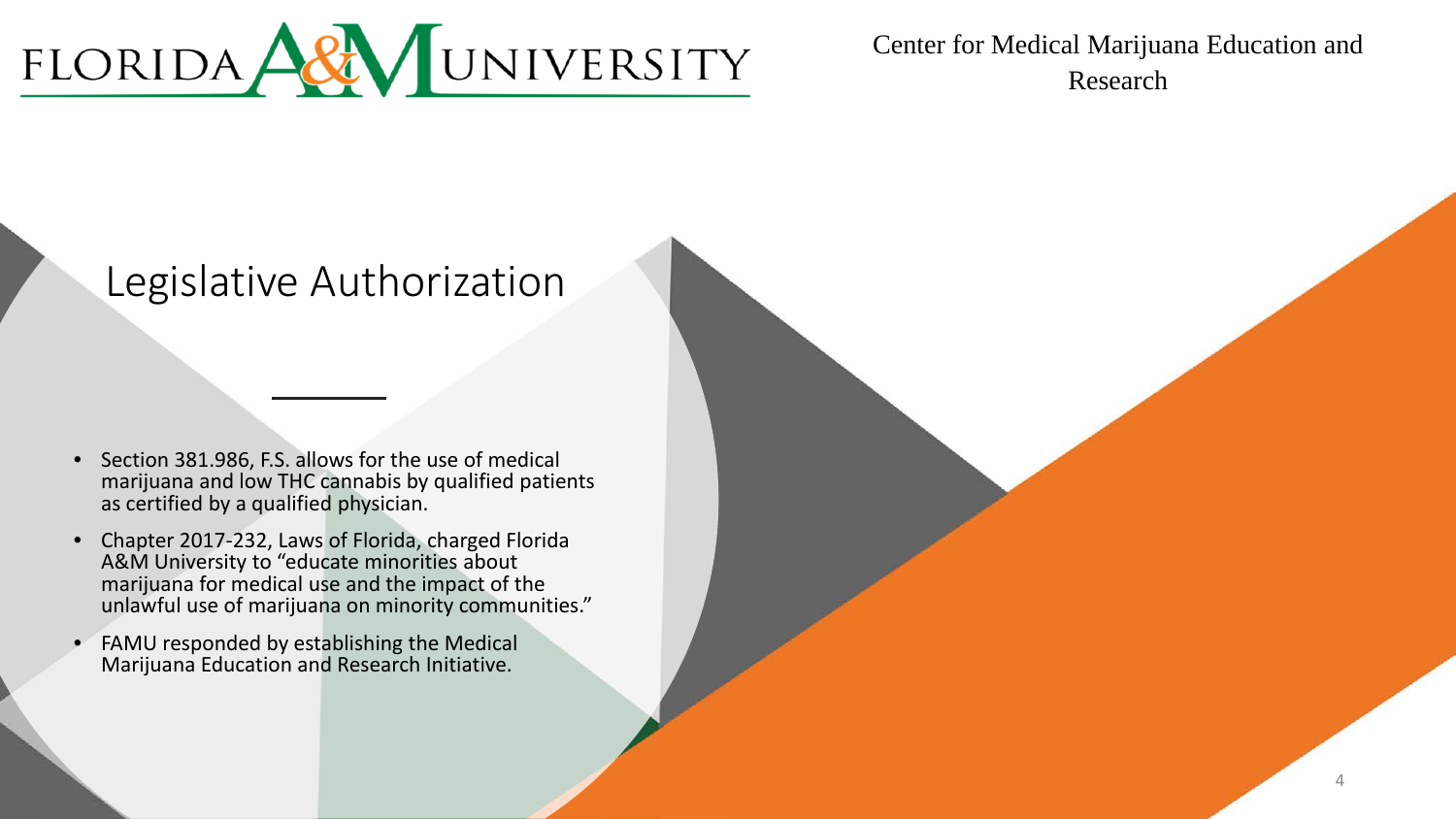

### What We Have Done to Date

- Completed 3 community forums: Tallahassee, Orlando, and Pensacola
- Participated in 30 community events including the *What Women Want*  event with 2500 attendees
- We are in the design stage for a major interactive website to facilitate our ability to communicate readily with our diverse minority communities.
- Awarded 14 research grants to FAMU faculty to begin our efforts to provide needed research-based information to our communities
- Begun compiling information and research to share once the interactive website is ready

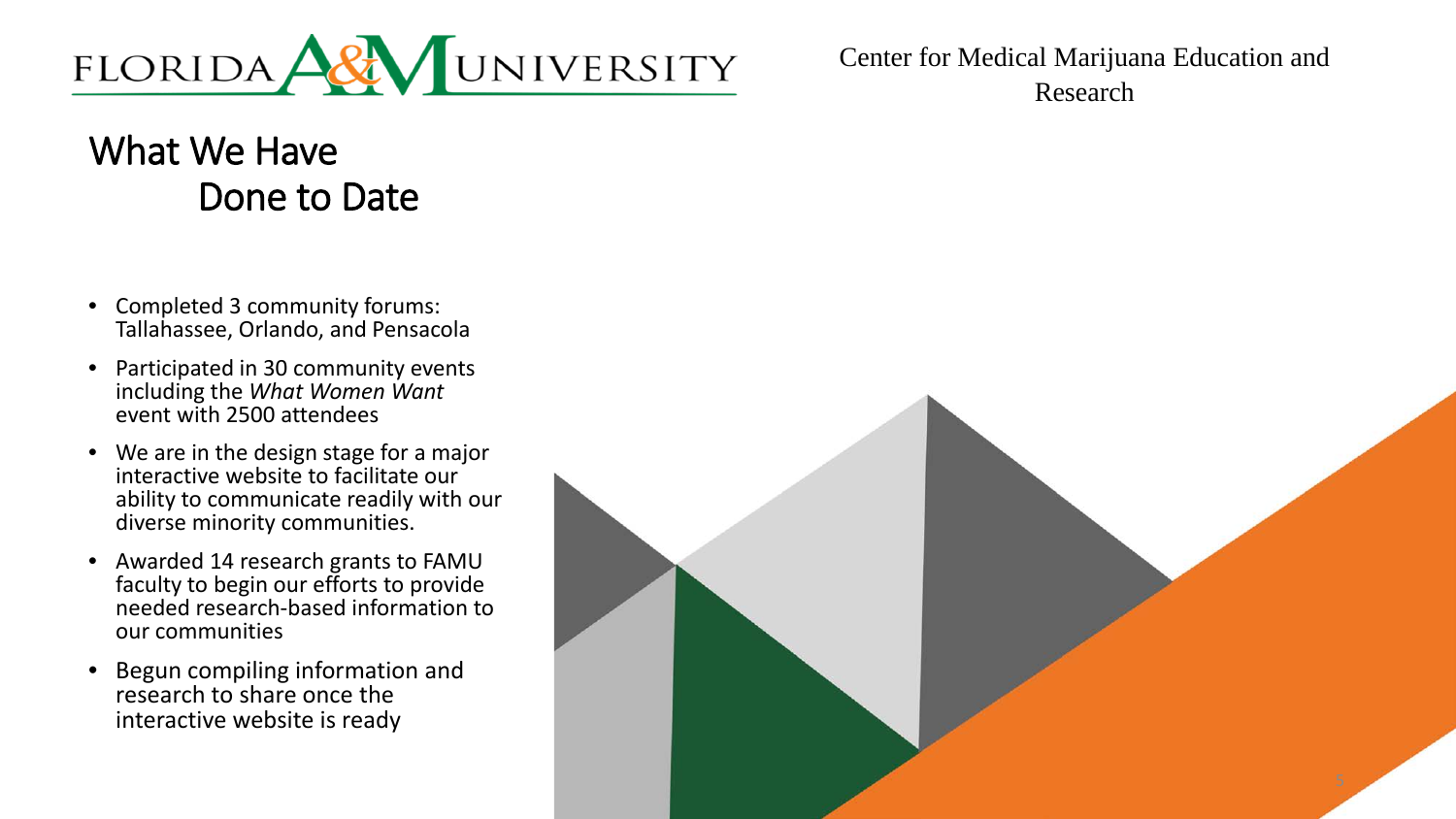

#### Communication With Our Diverse Communities

- Press Releases
- Presentations
- Interviews
- Plans underway for various media venues to help us promote the work of the initiative
- Translation services to ensure we can communicate well with Florida's diverse minority communities

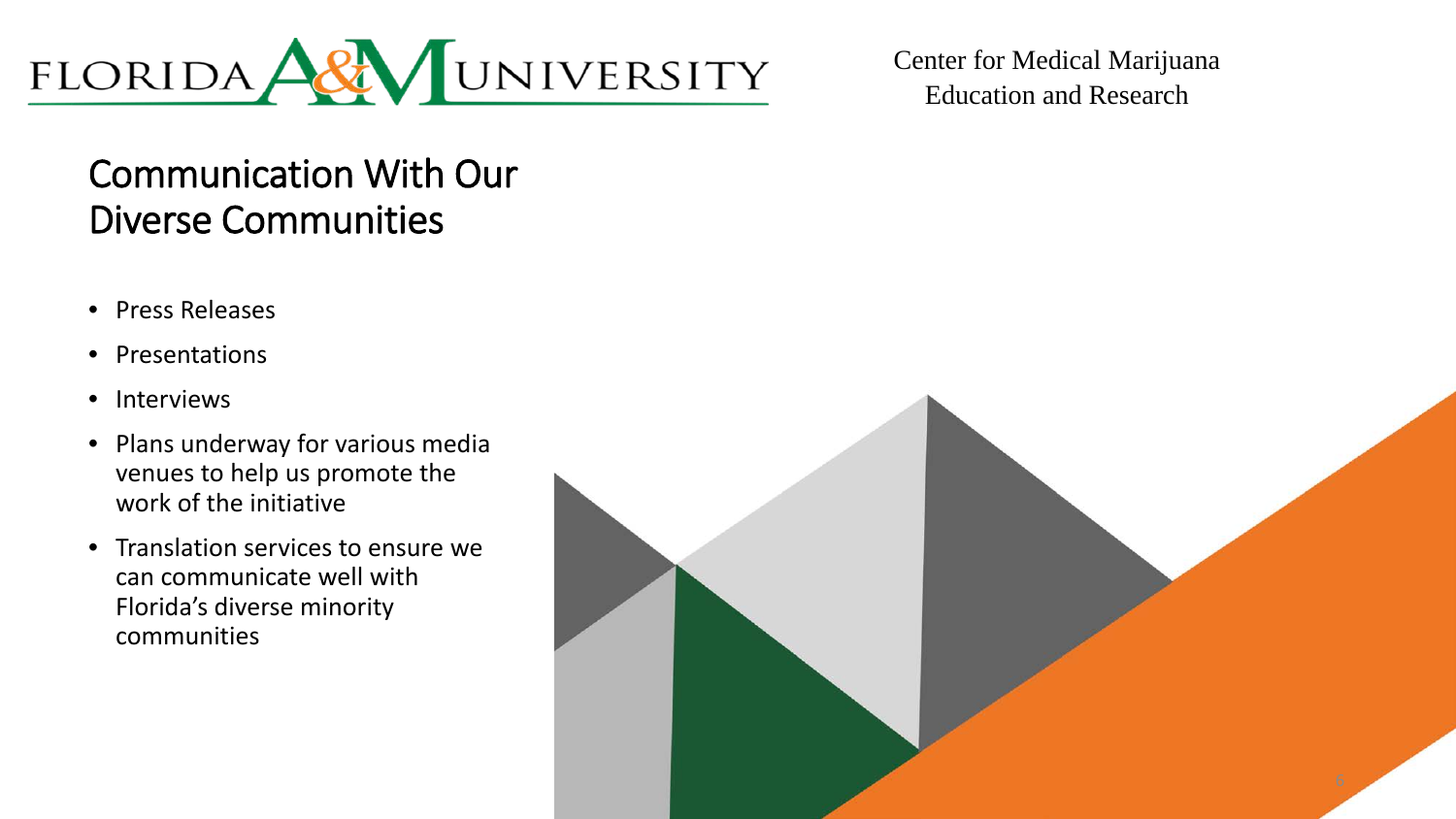

What Have We Learned?

- •Our communities have lots of questions, misinformation, and fears.
- The history of disparate outcomes casts a dark shadow hindering trust.
- Costs are prohibitive
- •Questions abound about how to access medical marijuana, what are the qualifications, who are the physicians, etc.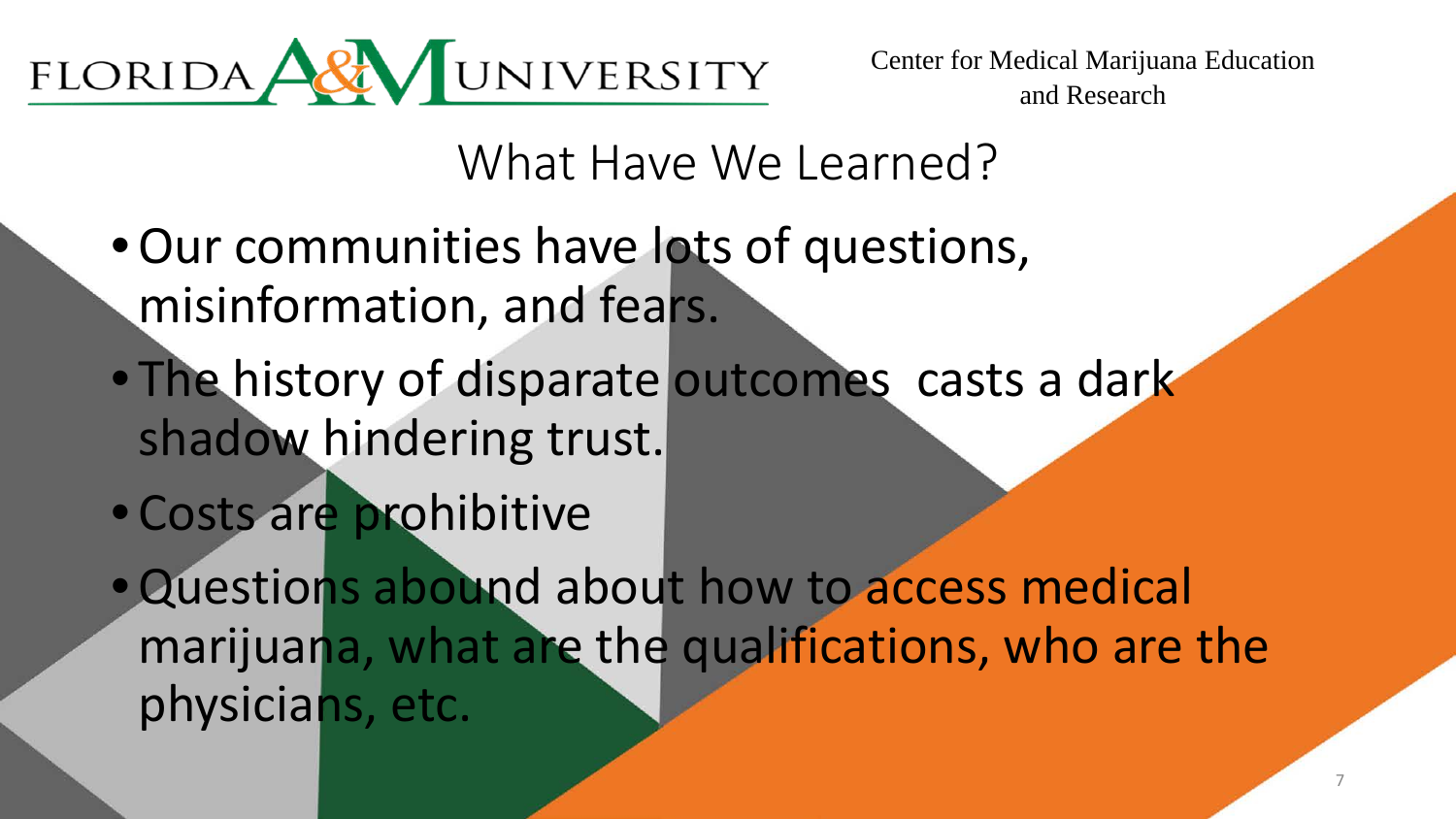

Florida Department of Health Office of Medical Marijuana Use

#### **Let's look at the OMMU Fact Sheet**

- How It Works
- Patient and Physician Responsibilities
- Qualifying Conditions
- For More Information:
- KnowTheFactsMMJ.com or
- 800-808-9580

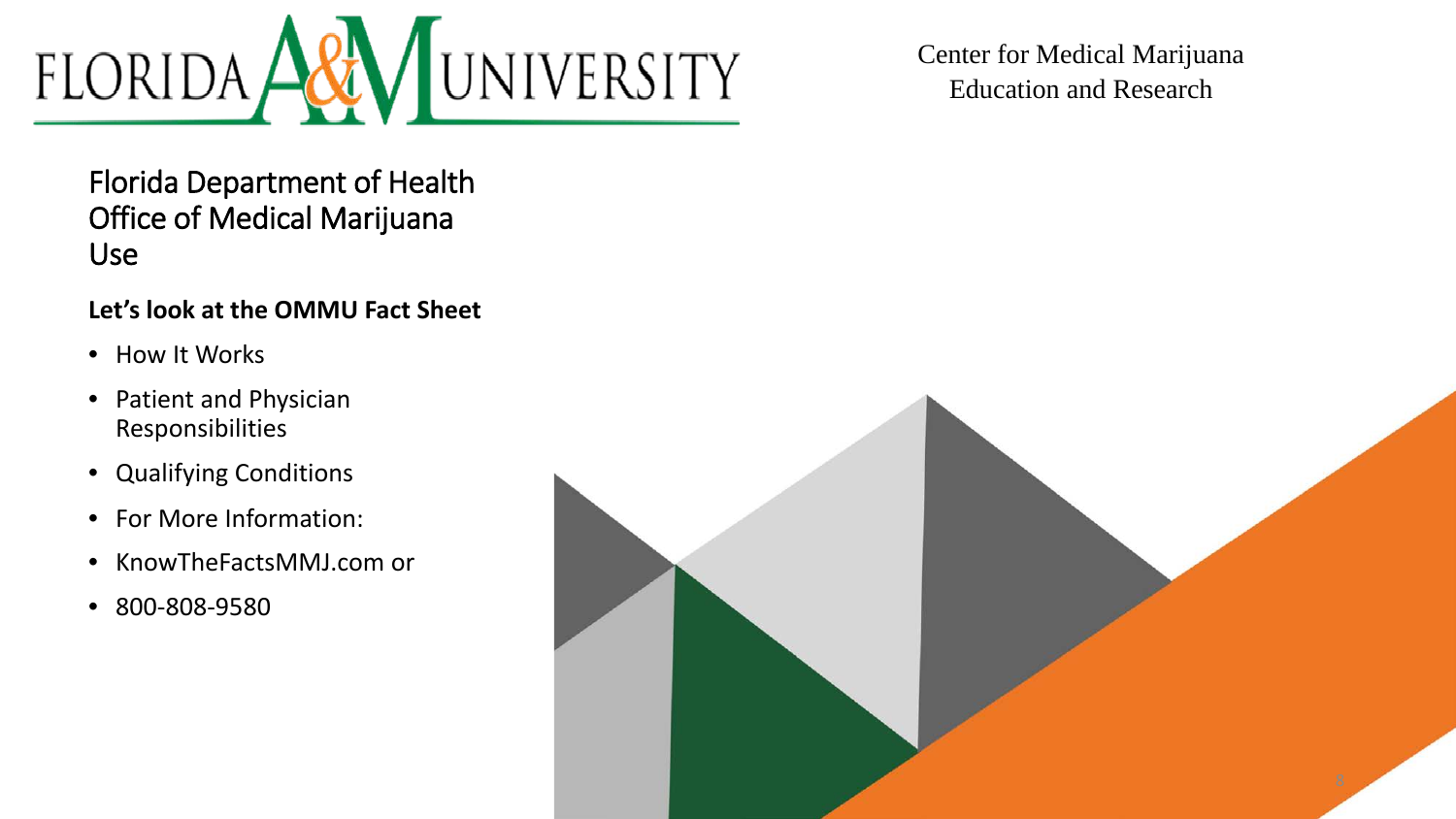# UNIVERSITY FLORIDA,

# Questions and Some Answers

- What is medical marijuana?
	- "Low-THC cannabis" means a plant of the genus Cannabis, the dried flowers of which contain 0.8 percent or less of tetrahydrocannabinol and more than 10 percent of cannabidiol weight for weight; the seeds thereof; the resin extracted from any part of such plant; or any compound, manufacture, salt, derivative, mixture, or preparation of such plant or its seeds or resin that is dispensed from a medical marijuana treatment center.
	- "Marijuana" means all parts of any plant of the genus Cannabis, whether growing or not; the seeds thereof; the resin extracted from any part of the plant; and every compound, manufacture, salt, derivative, mixture, or preparation of the plant or its seeds or resin, including low-THC cannabis, which are dispensed from a medical marijuana treatment center for medical use by a qualified patient.

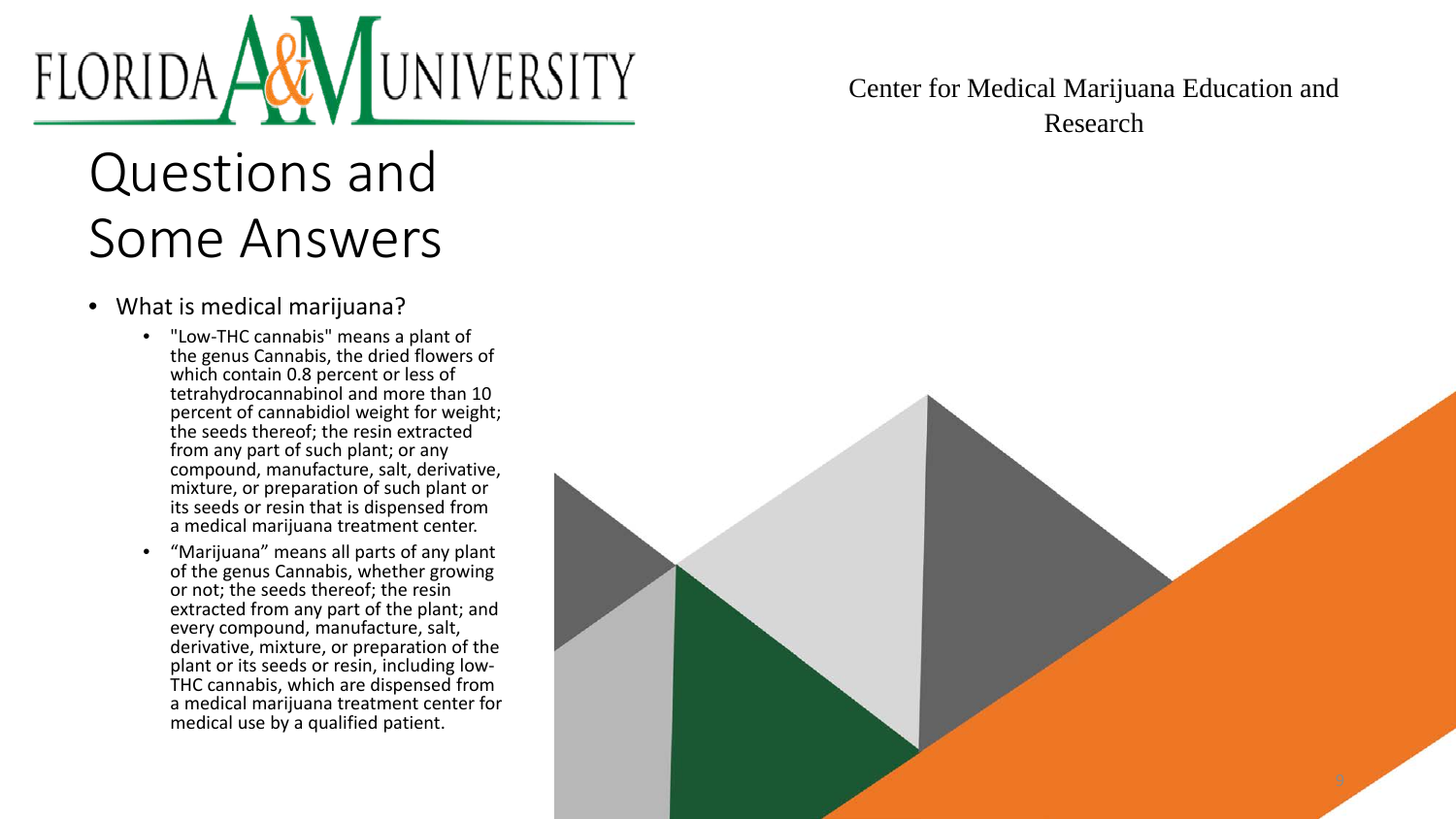

# What is CBD?

- CBD is a naturally occurring compound found in the resinous flower of cannabis.
- CBD and THC are similar. CBD does not cause the "high" sensation associated with marijuana. THC does. They act in different ways on different points in the brain and in the body.
- CBDs are available in a variety of situations, they come in many forms, they do not cause a high sensation, and one does not need a recommendation from a physician to purchase it.
- CBDs are legal at all levels.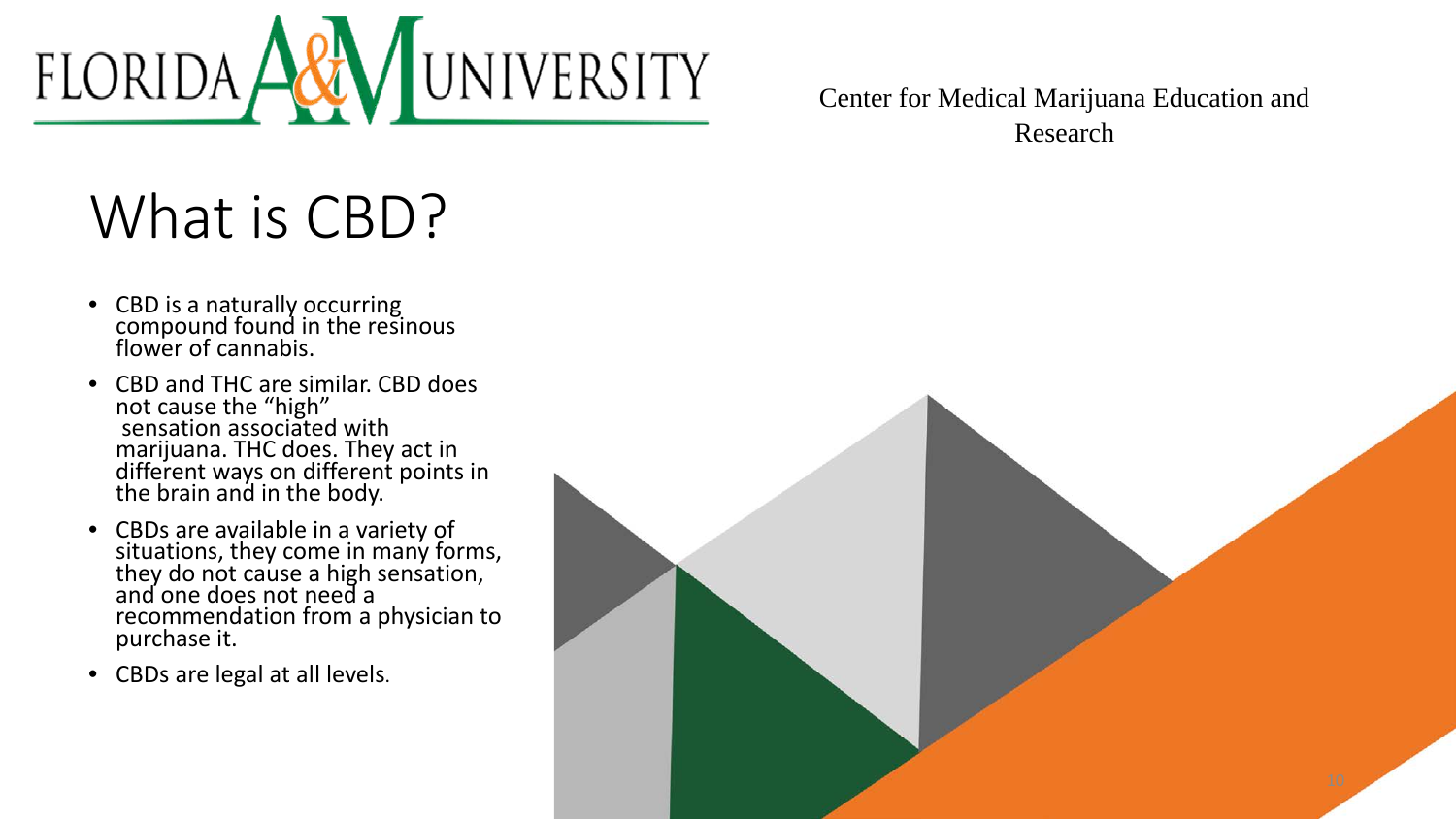

### Medical Marijuana Treatment Centers

- Licensed medical marijuana treatment centers (MMTCs) are vertically integrated and are the only businesses in Florida authorized to dispense medical marijuana and low-THC cannabis to qualified patients and caregivers.
- Each MMTC must receive authorization at three stages, (1) cultivation authorization, (2) processing authorization and (3) dispensing authorization, prior to dispensing low-THC cannabis or medical marijuana.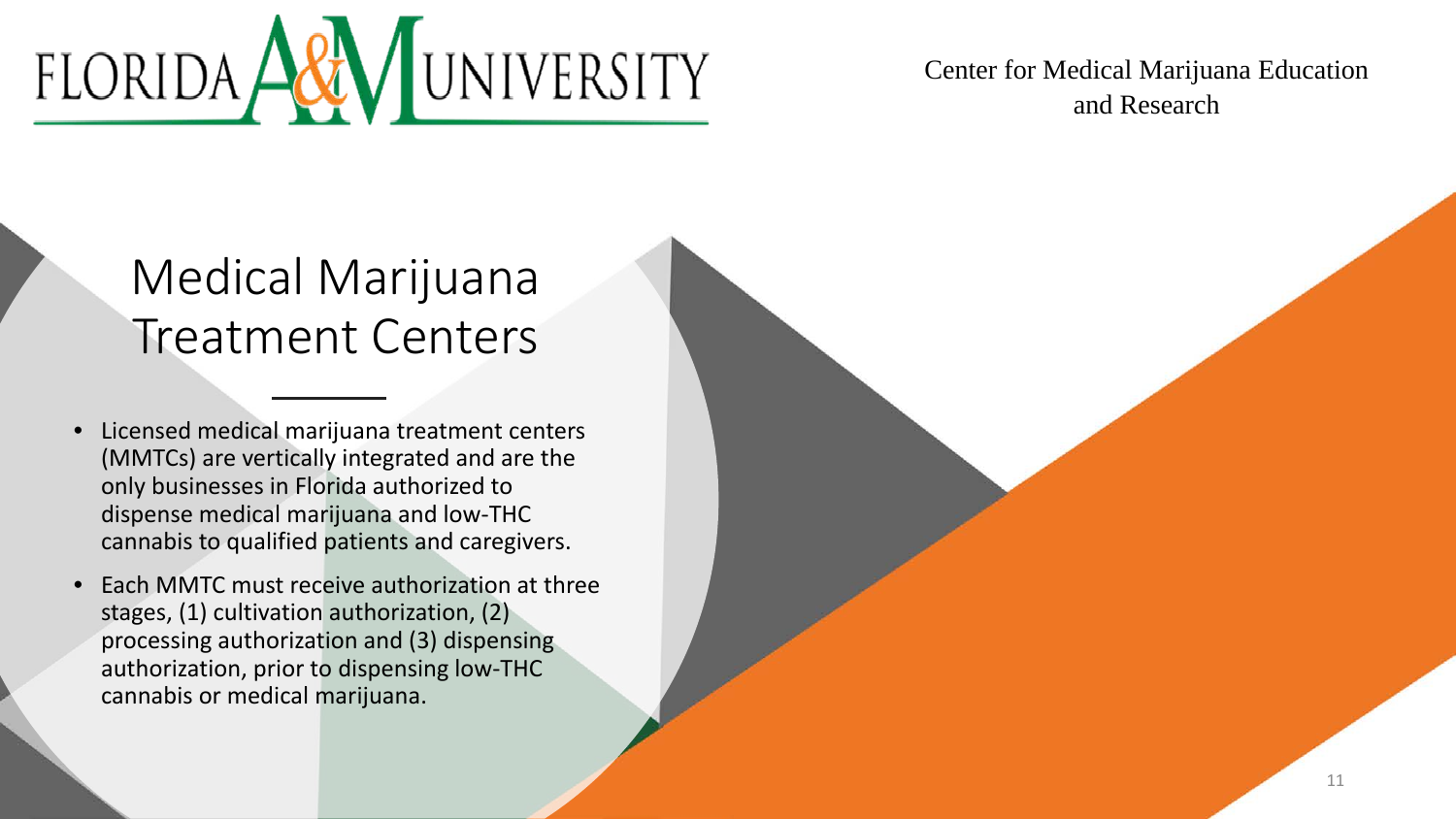

### Let's Look at the MMERI Fact Sheet

- Health benefits known to date.
- How do I get medical marijuana?
- What is CBD?
- Who are the Doctors certified to recommend medical marijuana?
- Are there health risks involved?
- What is illegal marijuana?
- What are the consequences of illegal use?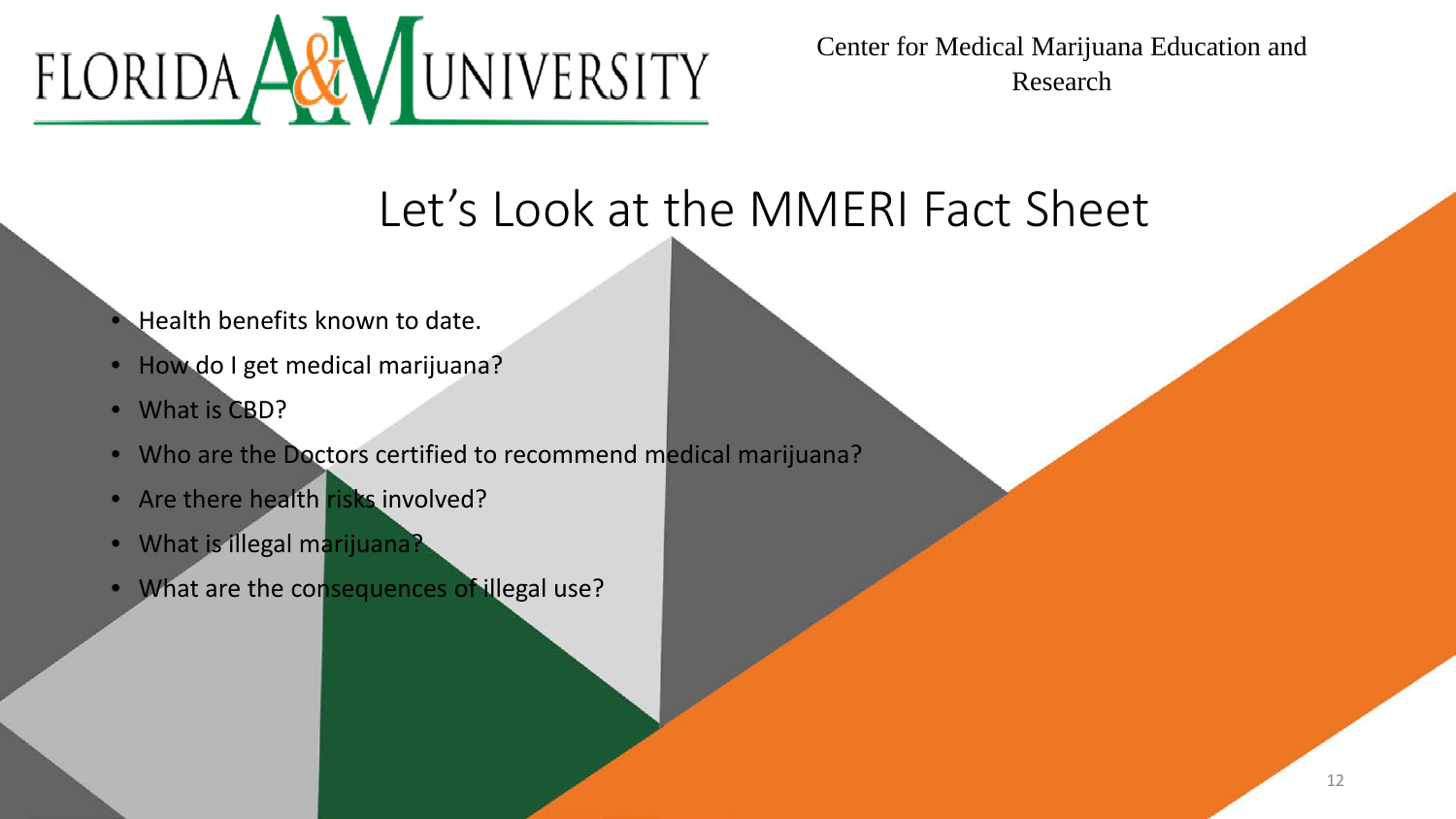

### Let's Dig Deeper

- How does medical marijuana work?
- Legal vs Illegal
- Federal vs State
- Workplace Issues
	- Law Enforcement, CDL drivers, First Responders, Workplace productivity, etc.
- Misconceptions
	- Which came first?
	- Medical marijuana and mental health issues
	- Impact on youth

Policy Recommendations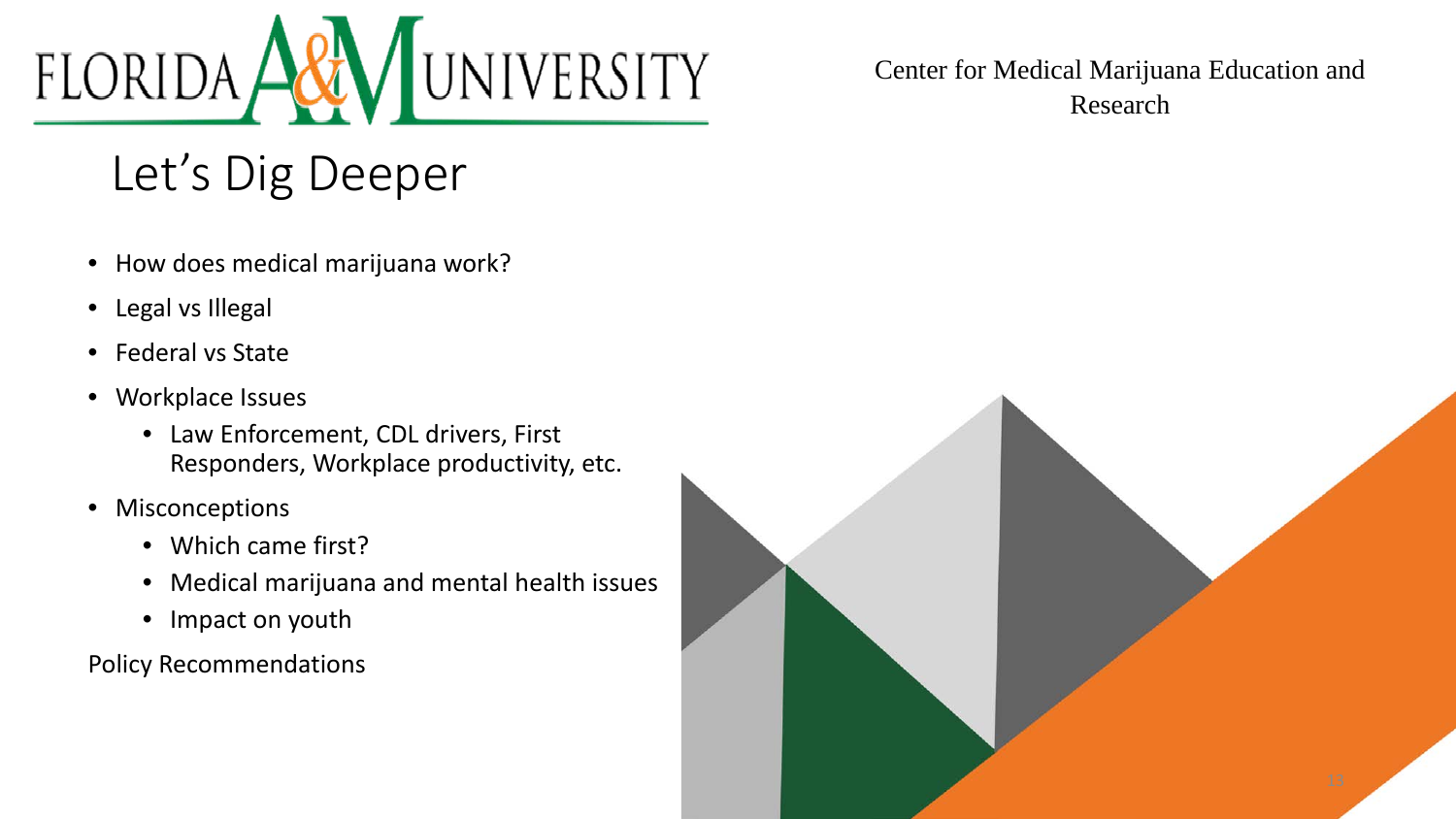

### Business and Industry

- Medical Marijuana Dispensaries
- Emerging Minority Landowners
- Can I grow my own?
- Policy Recommendations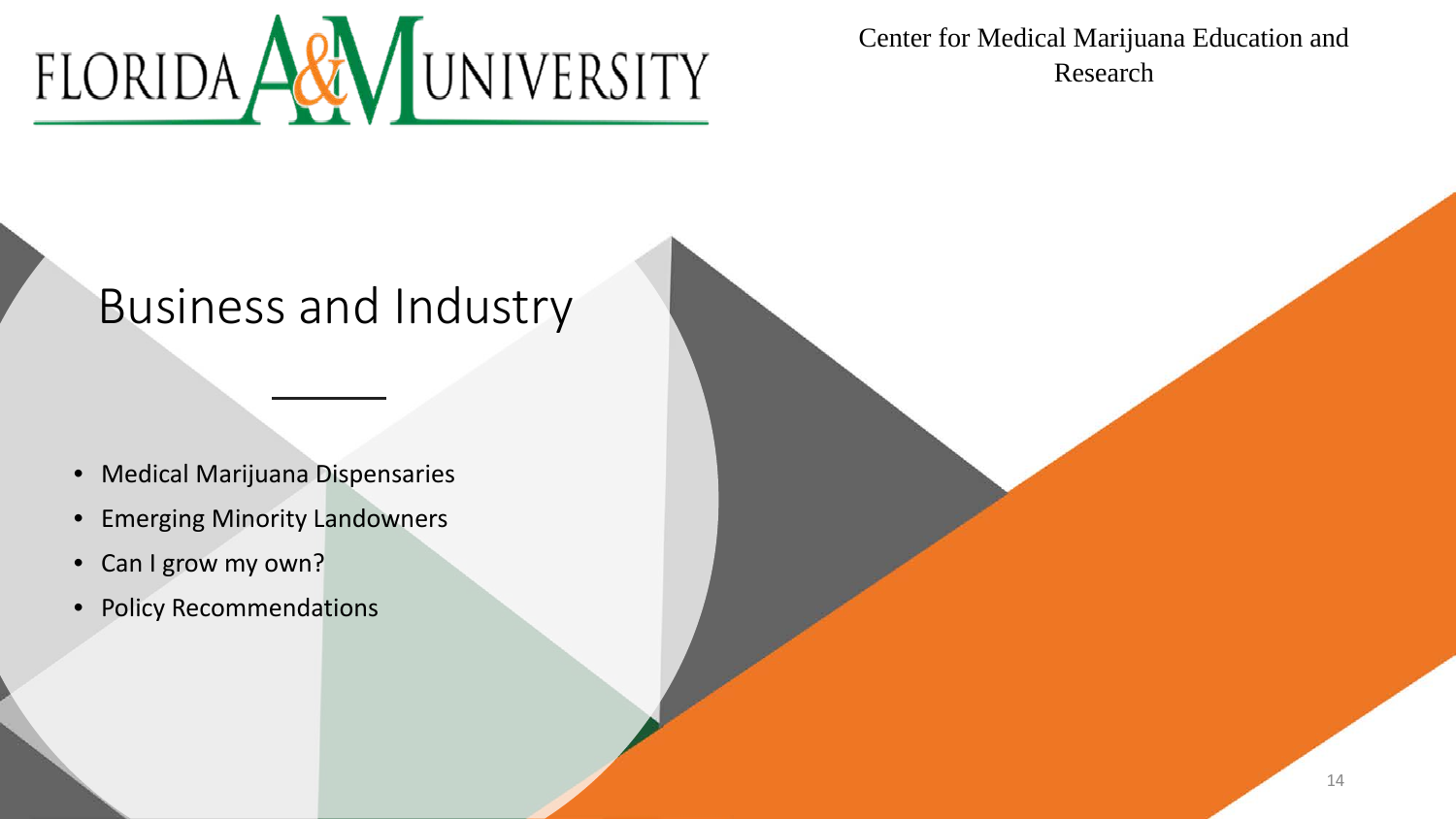

# What's Next?

- We will be in southern parts of the state in early fall hosting more community forums and events
- We will begin providing 1-3 hour workshops for groups interested in specific learning objectives about medical marijuana and the consequences of illegal use of marijuana
- The 14 researchers will begin their year-long projects very soon.
- We anticipate a fall date to launch the interactive website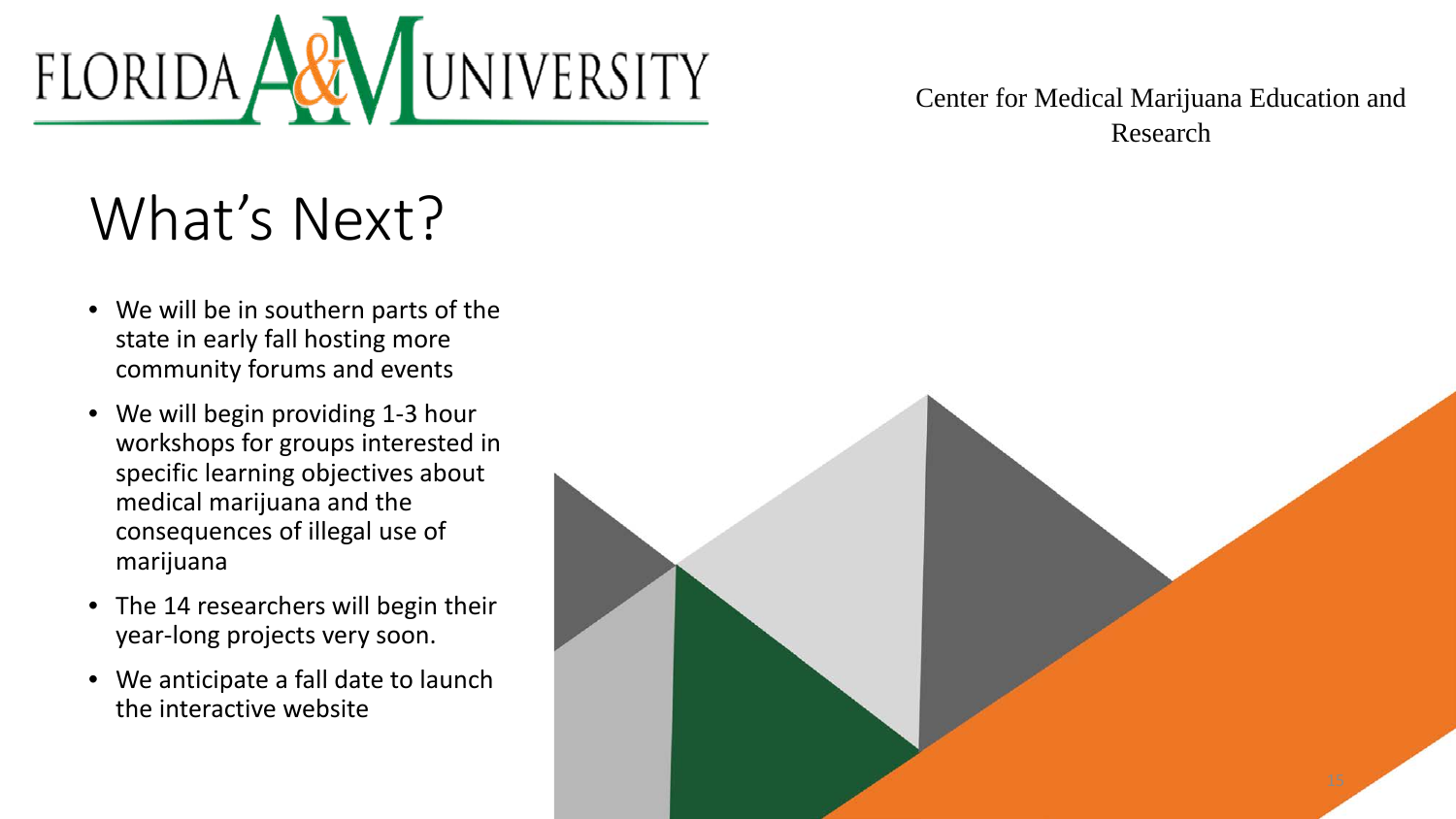

Thank You to all who completed questionnaires!!!

- The information helped us to know what you felt you knew about MMJ and what you wanted to know more about MMJ.
- You provided us with a predominantly male and mid-life- to-seniors perspective on this important subject.
- Your handwritten comments and questions will go a long way to helping us focus on what our communities need, and on the policy recommendations needed to increase access for all who want to see if this medicine will meet their needs.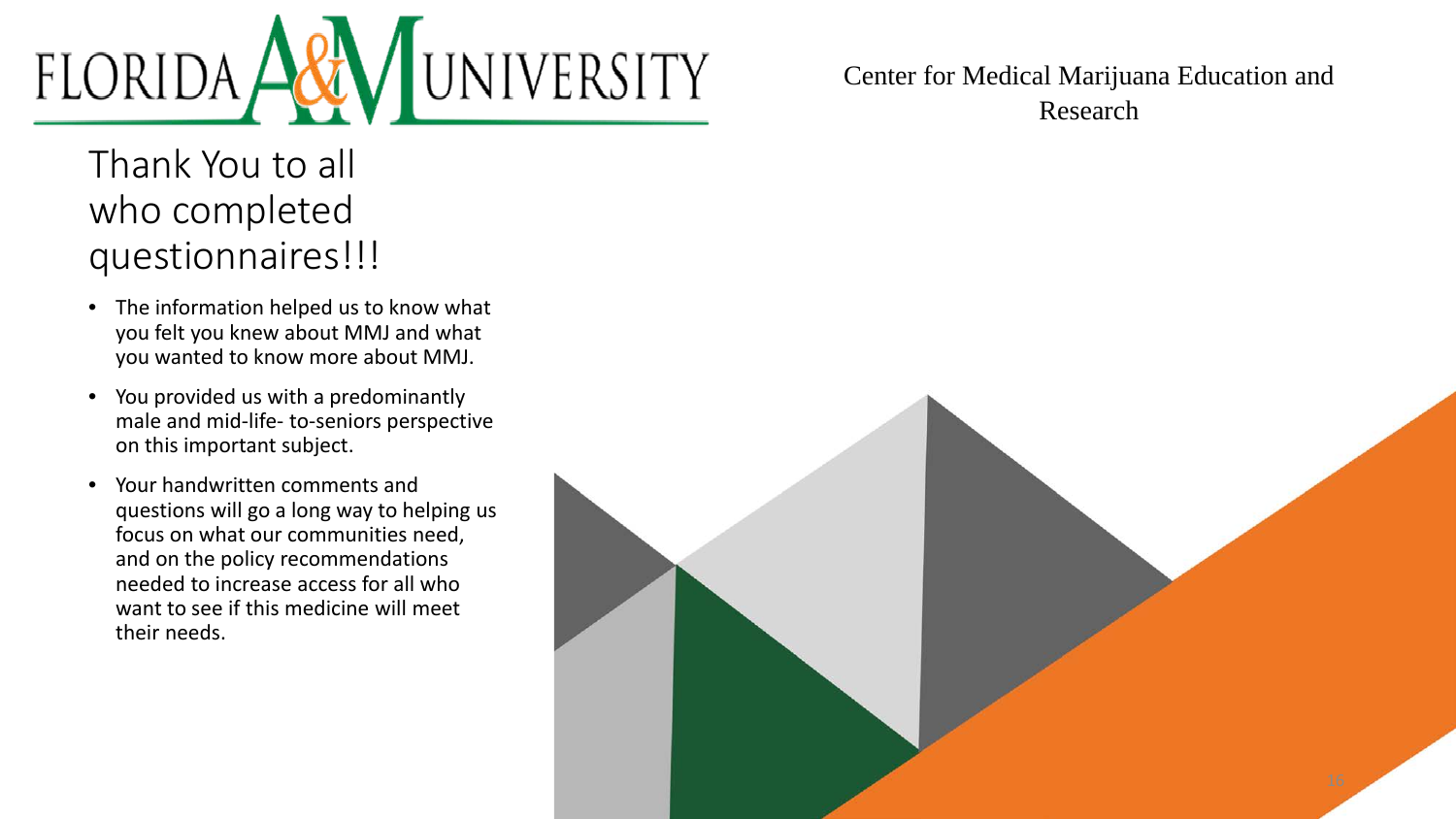

# Your Turn! Q&A